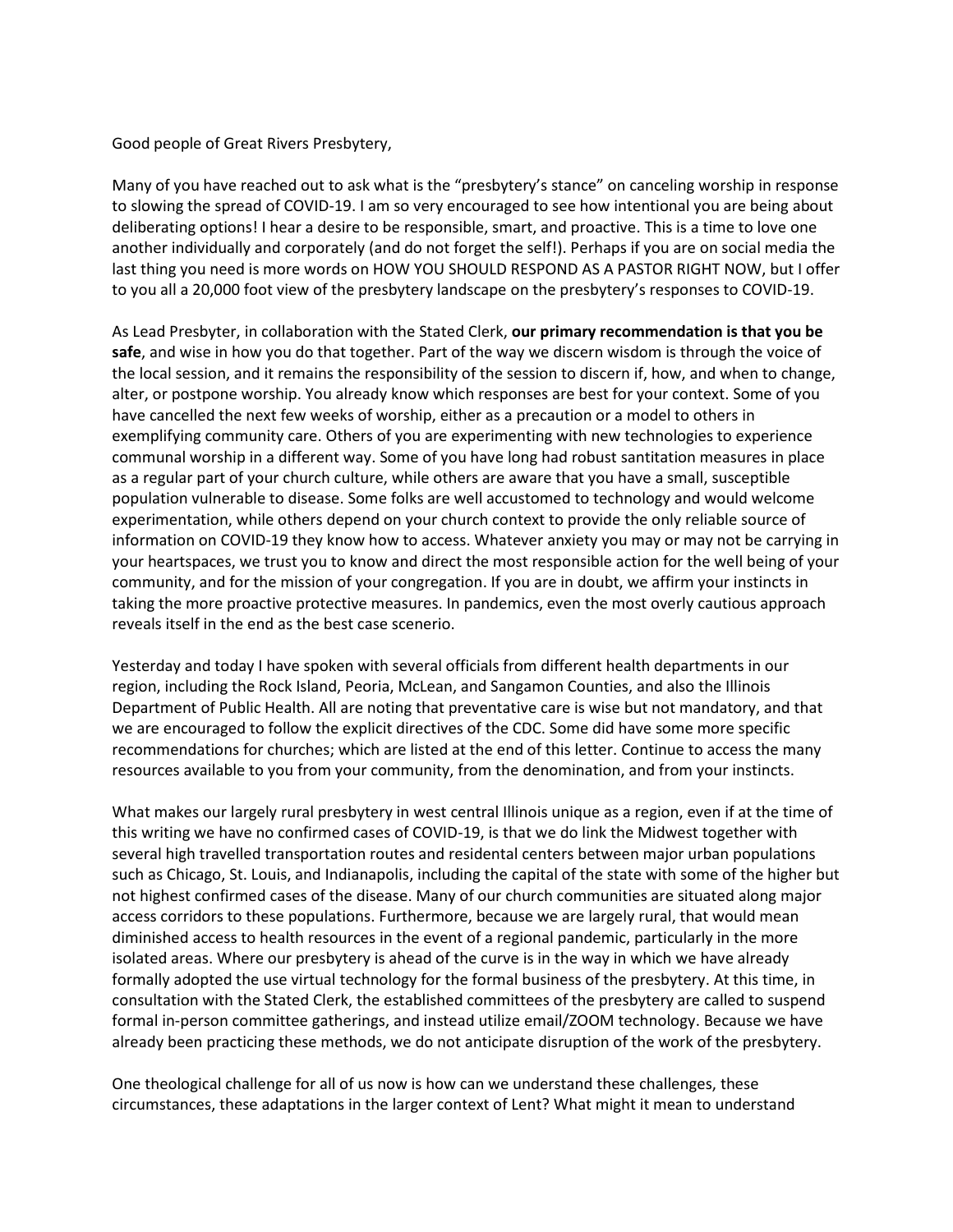community care as a spiritual practice? Might there be a way to revisit our understanding of older practices as fasting, Sabbath, and communal prayer in the context of suspending communion, handshaking, and worship? Might there be an opportunity to recenter the why of our gatherings, to examine the definition of community and how we manage it? For at heart, our mission hasn't changed.

We have good people at the helm of our communities up and down the presbytery. I laud you for asking the right questions, prioritizing the right concerns, and modeling leadership to a larger culture that still has need for the voice of the church. We unite in prayer for you, for your congregations, and for the world, of which we are so very much a part.

I now bless you with the final verse from "Guide Me O Thou Great Jehovah." May it serve as a prayer:

*"When I tread the verge of Jordan, Bid my anxious fears subside; Death of death, and hell's destruction, Land me safe on Canaan's side Songs of praises, I will ever give to Thee; Songs of praises, I will ever give to Thee."*

In Faith,

Rev. Ryan J. Landino, Lead Presbyter For Transformation, Great Rivers Presbytery

## Valuable Links:

Center for Disease Control (CDC): Resources for Community- and Faith-Based Leaders <https://www.cdc.gov/coronavirus/2019-ncov/community/organizations/index.html>

PCUSA resource guide: "Coronavirus: Faith, not fear, COVID-19 resources for churches and individuals" [https://www.pcusa.org/covid19/?fbclid=IwAR11okoGuVvEAa2LGZ1NHQyq-](https://www.pcusa.org/covid19/?fbclid=IwAR11okoGuVvEAa2LGZ1NHQyq-R72q3vvgyDXYw54LaqhAhMlCrDoG5Ocjqk)[R72q3vvgyDXYw54LaqhAhMlCrDoG5Ocjqk](https://www.pcusa.org/covid19/?fbclid=IwAR11okoGuVvEAa2LGZ1NHQyq-R72q3vvgyDXYw54LaqhAhMlCrDoG5Ocjqk)

Press Release: "State of Illinois and City of Chicago Issue New Guidance to Minimize COVID-19 Spread" 3/12/20

<https://www2.illinois.gov/Pages/news-item.aspx?ReleaseID=21245>

Announcement: From the (PCUSA) Board of Pensions, announcing they will fully cover all fees related to COVID-19 testing for all plans. 3/12/20 <http://www.pensions.org/news-and-events/articles/coronavirus-message>

Pastoral Letter: From Rev. Susan Phillips to First Presbyterian Church of Springfield, 3/12/20 <https://www.facebook.com/119782384730010/posts/3680767248631488/>

Pastoral Letter: From Rev. James Benson to Good Shepherd Presbyterian Church in Rock Island, 3/12/20 [https://www.goodshepherdpres.org/content.cfm?page\\_content=announcement\\_include.cfm&announc](https://www.goodshepherdpres.org/content.cfm?page_content=announcement_include.cfm&announcement_id=397&r=69761079) [ement\\_id=397&r=69761079](https://www.goodshepherdpres.org/content.cfm?page_content=announcement_include.cfm&announcement_id=397&r=69761079)

Pastoral Letter: From Rev. Matt Wilcox to First Presbyterian Church of Normal, 3/13/20